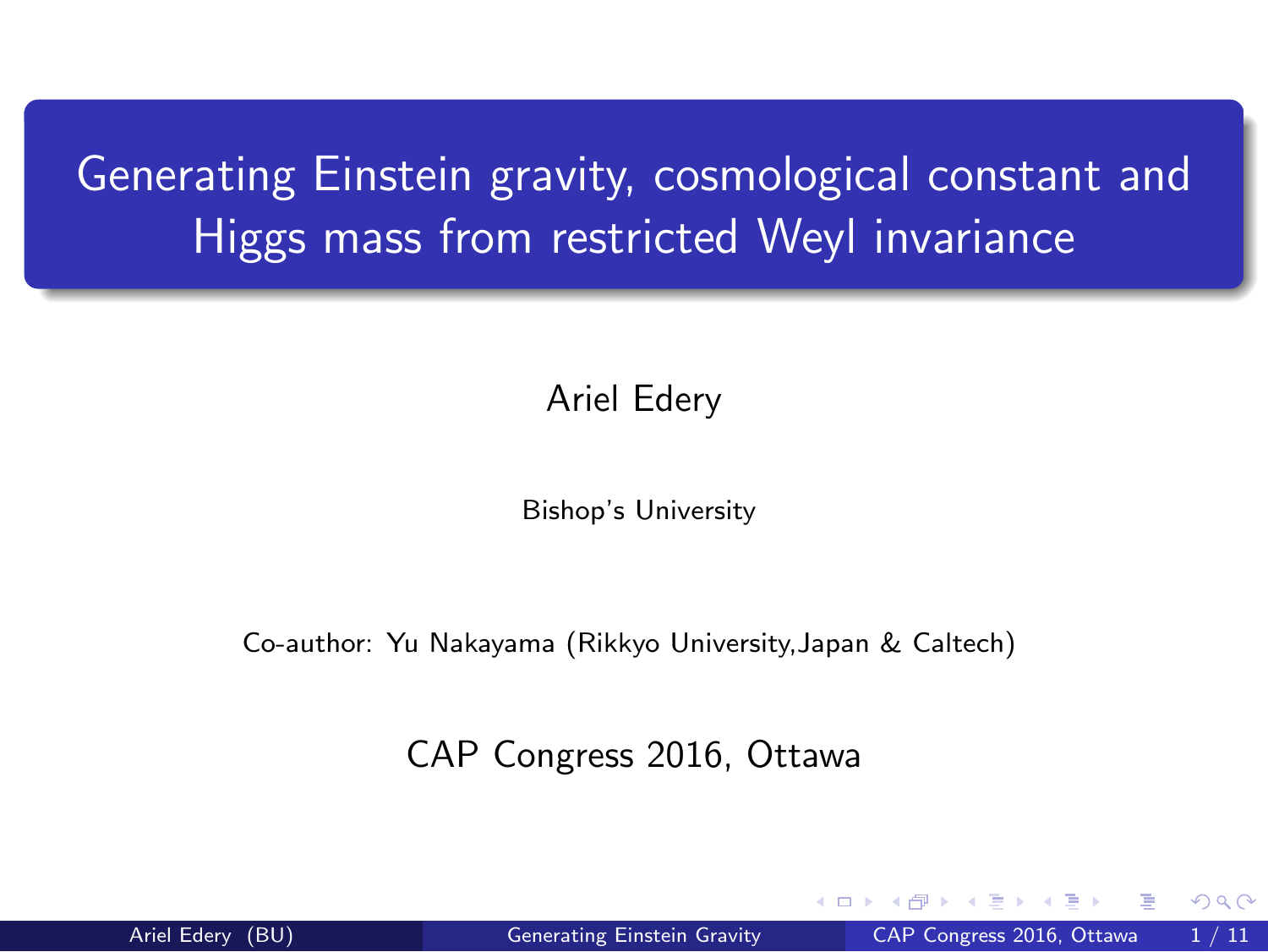#### Restricted Weyl invariant action

Consider the action that includes  $R^2$  gravity non-minimally coupled to the Higgs boson field Φ (with no explicit mass),

$$
S_0 = \int d^4x \sqrt{-g} \left( \alpha R^2 - \xi R |\Phi|^2 - \left( \partial_\mu \bar{\Phi} \partial^\mu \Phi \right) - \lambda |\Phi|^4 \right) \,.
$$

- The above dimensionless action in 4D is not Weyl invariant but has a symmetry that is larger than scale invariance.
- It is invariant under the transformations  $g_{\mu\nu} \rightarrow \Omega^2(x) g_{\mu\nu}$ ,  $\Phi \to \Phi/\Omega(x)$  with  $\Box \Omega(x) \equiv g^{\mu\nu}\nabla_{\mu}\nabla_{\nu}\Omega(x) = 0$ . This was dubbed *restricted Weyl invariance* (A. Edery and Y. Nakayama, Phys.Rev. D90 (2014) 043007).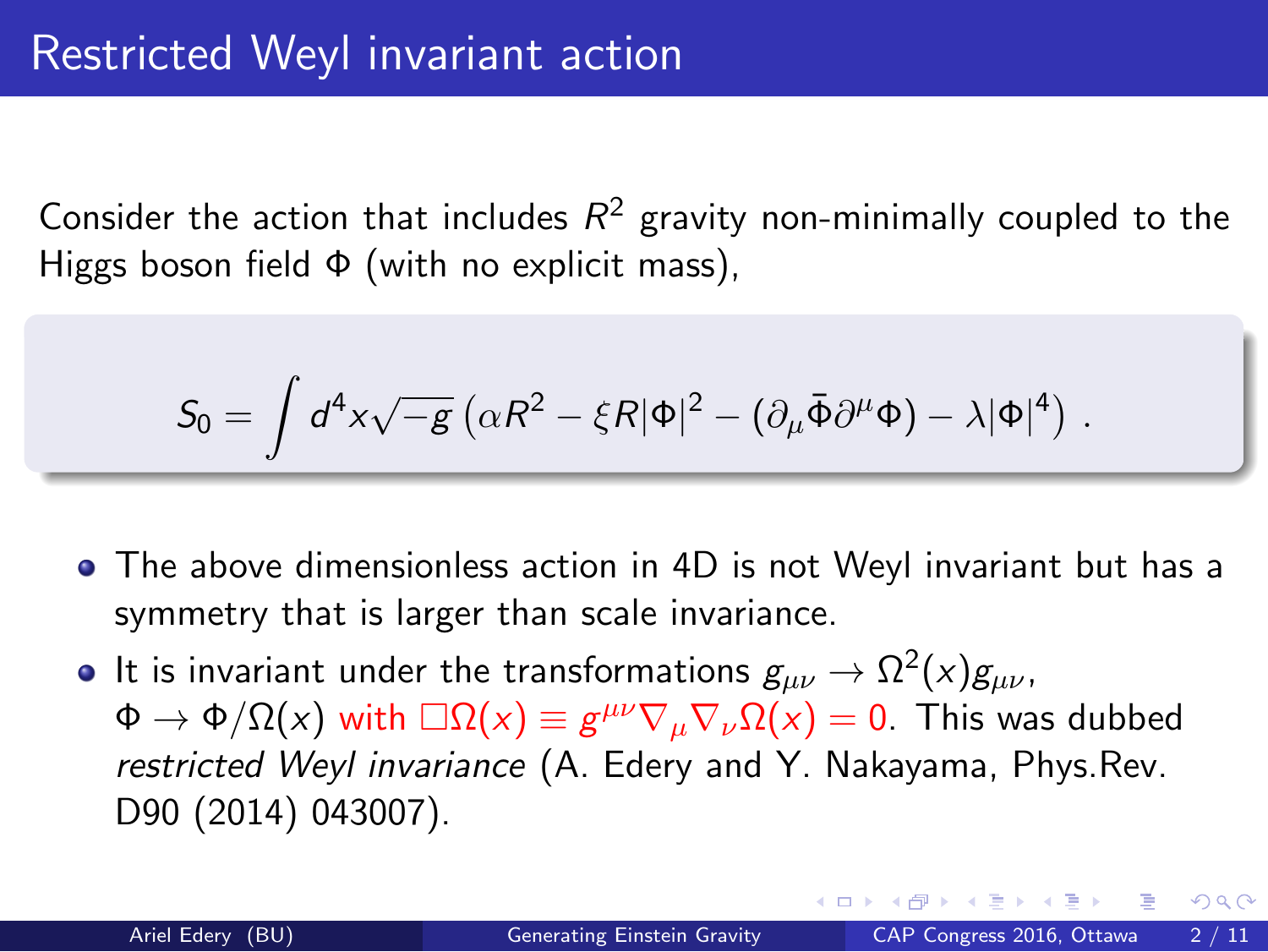## Equivalent form of the action

We introduce the auxiliary field  $\varphi$  and rewrite the action into the equivalent form

$$
S_1 = \int d^4x \sqrt{-g} \Big[ -\alpha \left( c_1 \varphi + R + \frac{c_2}{\alpha} |\Phi|^2 \right)^2 +
$$

$$
\alpha R^2 - \xi R |\Phi|^2 - (\partial_\mu \bar{\Phi} \partial^\mu \Phi) - \lambda |\Phi|^4 \Big]
$$

where  $c_1$  and  $c_2$  are arbitrary constants.

The first term (which is squared) does nothing after performing the Gaussian integral over  $\varphi$  in the path integral i.e.

$$
\int \mathcal{D}\varphi e^{-i\alpha c_1^2 \int d^4x \sqrt{-g}(\varphi - f(x))^2} = \mathrm{const}
$$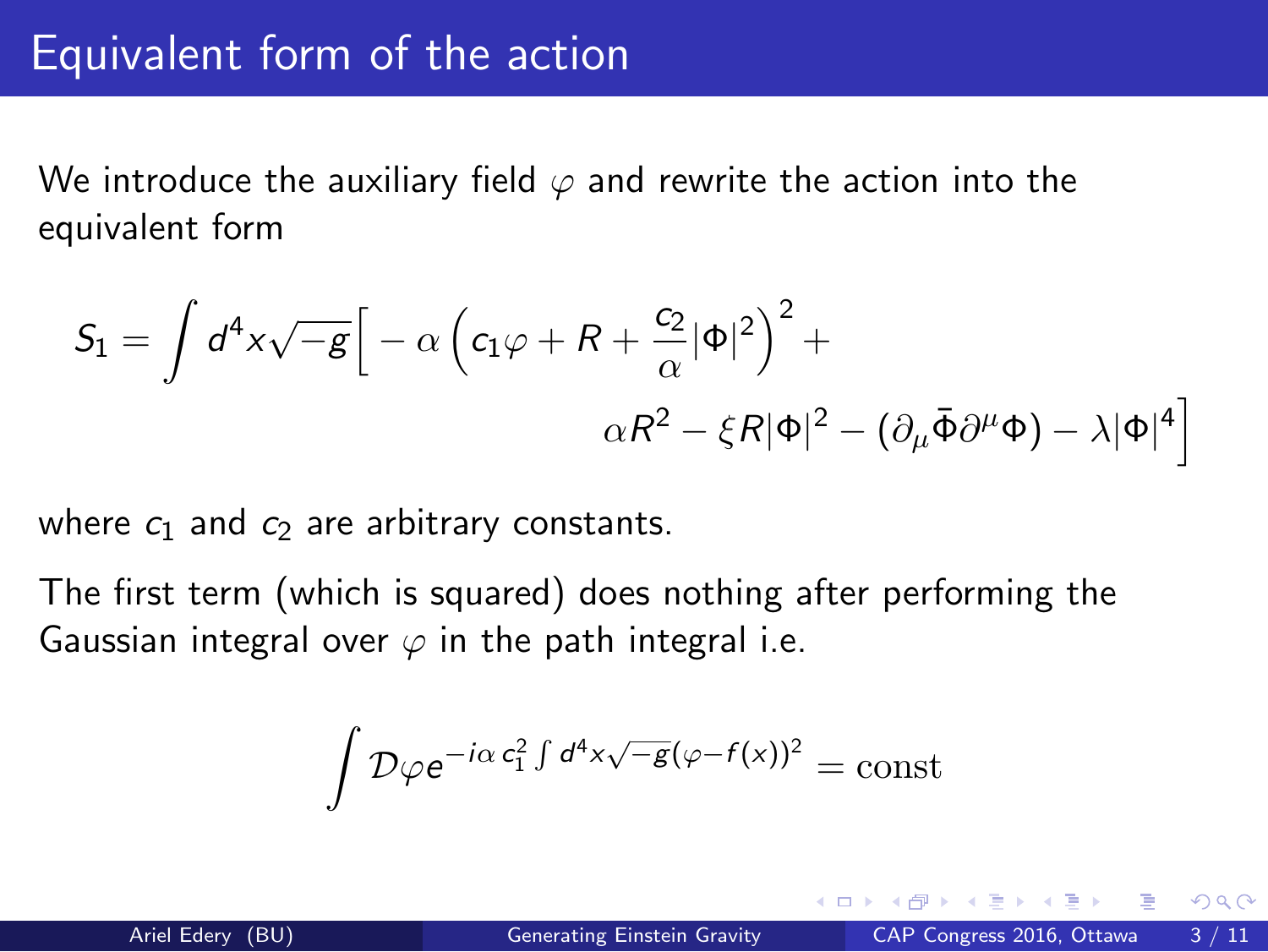## Expanding the action

Expanding the squared term in the action yields

$$
S_2 = \int d^4x \sqrt{-g} \left( -c_1^2 \alpha \varphi^2 - 2\alpha c_1 \varphi R \right. \\ \left. - (\xi + 2c_2)R|\Phi|^2 - (\partial_\mu \bar{\Phi} \partial^\mu \Phi) - 2c_1 c_2 \varphi |\Phi|^2 - (\alpha^{-1} c_2^2 + \lambda)|\Phi|^4 \right) .
$$

The above action maintains restricted Weyl invariance if the auxiliary field  $\varphi$  transforms as  $\varphi \to \varphi/\Omega^2$ 

i.e. the action is invariant under the transformations  $g_{\mu\nu} \rightarrow \Omega^2 g_{\mu\nu}$ ,  $\Phi \to \Phi/\Omega$  and  $\varphi \to \varphi/\Omega^2$  with  $\square \Omega = 0$ .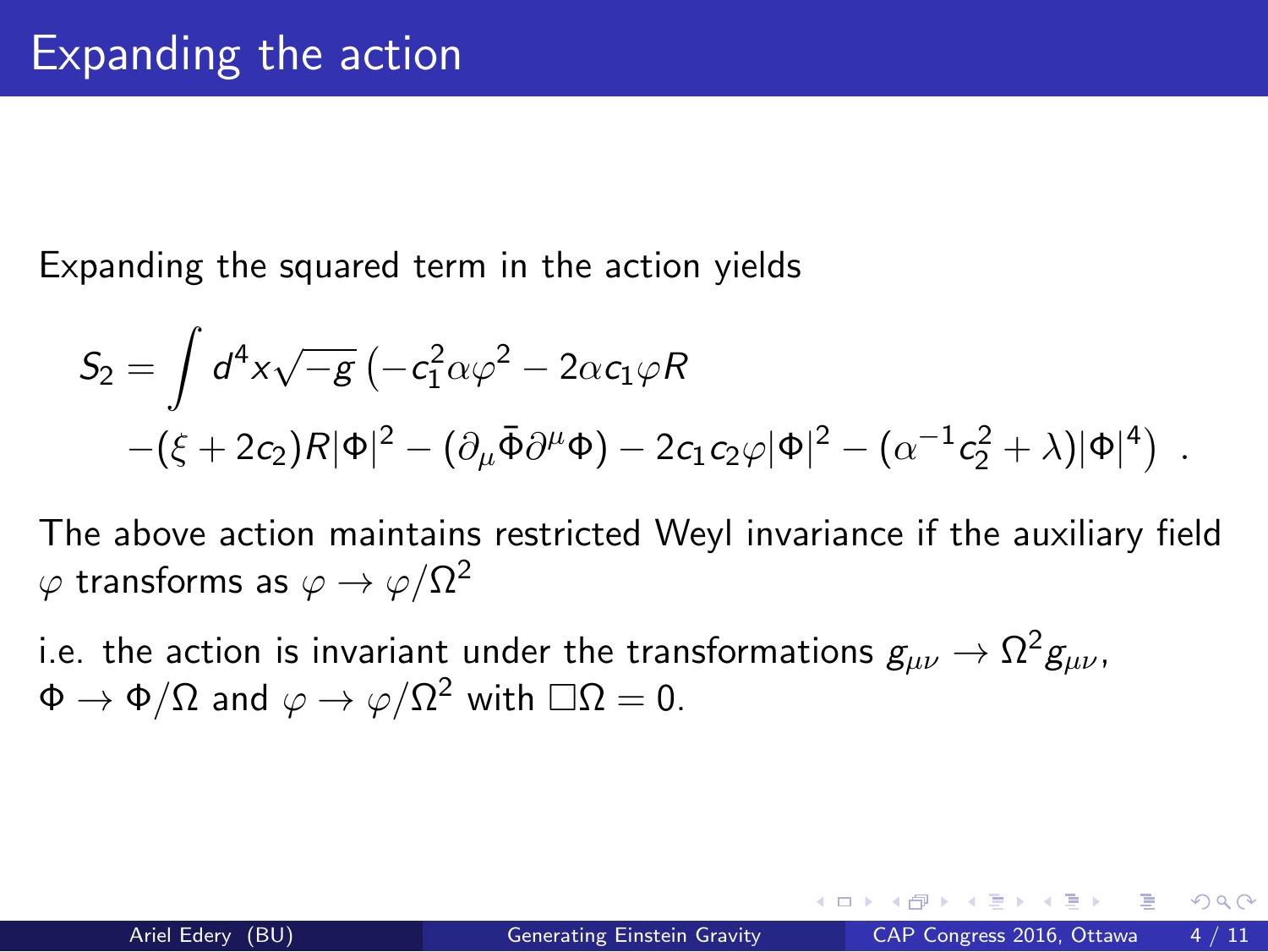# Weyl transformation

We now perform the Weyl transformation

$$
g_{\mu\nu} \to \varphi^{-1} g_{\mu\nu}
$$
  

$$
\sqrt{-g} \to \varphi^{-2} \sqrt{-g}
$$
  

$$
R \to \varphi R - 6\varphi^{3/2} \Box \varphi^{-1/2}
$$
  

$$
\Phi \to \varphi^{1/2} \Phi.
$$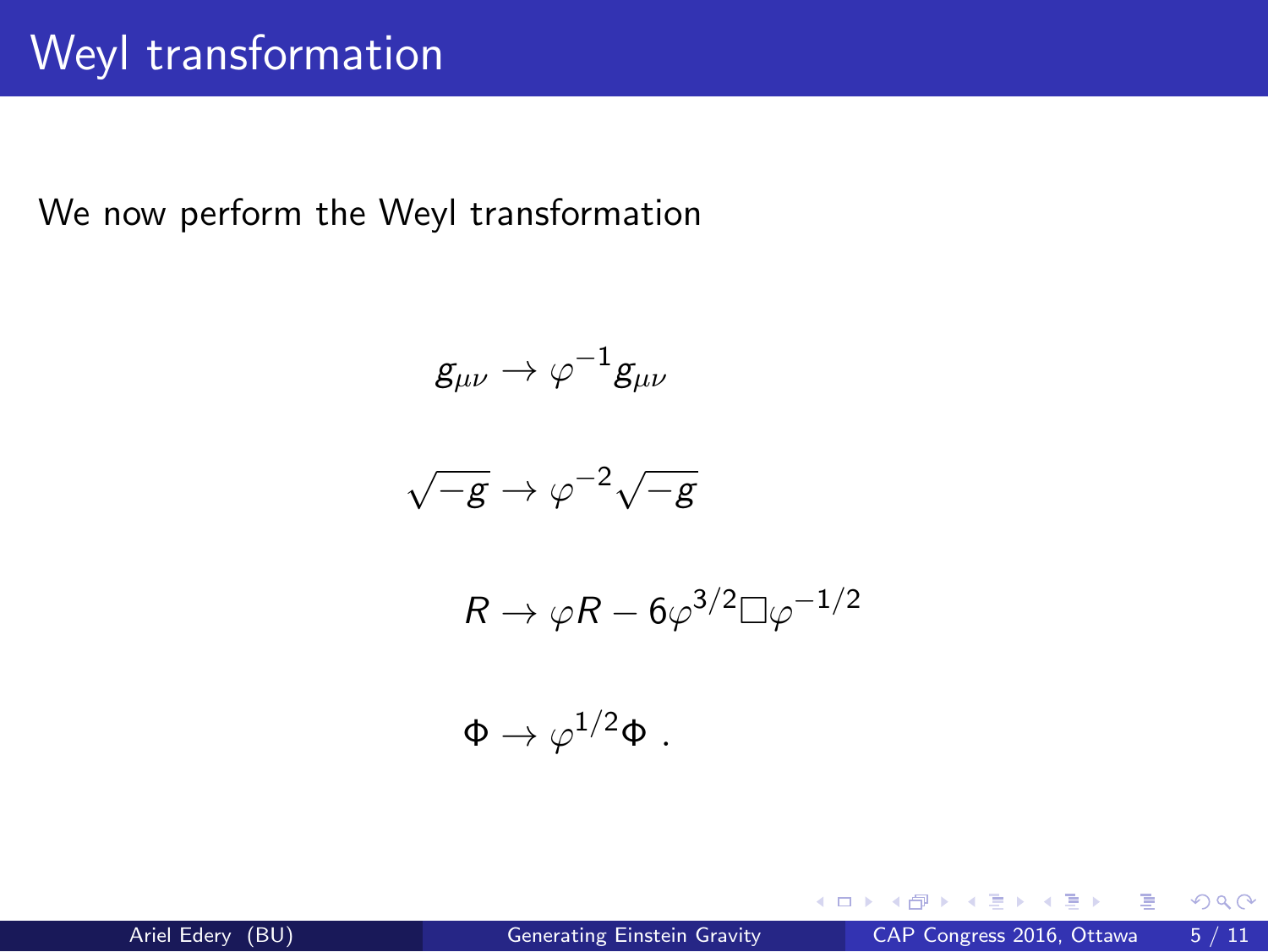#### Einstein-Hilbert action with cosmological constant and Higgs mass

In this new frame, the action becomes

$$
S_3 = \int d^4x \sqrt{-g} \left( -\alpha c_1^2 - 2 \alpha c_1 R - \partial_\mu \bar{\Phi} \partial^\mu \Phi - 2 c_1 c_2 |\Phi|^2 - (\alpha^{-1} c_2^2 + \lambda) |\Phi|^4 - (\xi + 2c_2) R |\Phi|^2 + 3 \alpha c_1 \frac{1}{\varphi^2} \partial_\mu \varphi \partial^\mu \varphi
$$

$$
+ (6(\xi + 2c_2) - 1) \varphi^{1/2} \Box \varphi^{-1/2} |\Phi|^2 \right).
$$

- *−*2 *αc*1*R* is the Einstein-Hilbert term with *−*2*αc*<sup>1</sup> determining Newton's constant (in our convention  $\alpha c_1$  is negative)
- $-\alpha c_1^2$  determines the cosmological constant and we are free to choose its value by setting the value of *c*<sup>1</sup>
- $\bullet$  The physical Higgs mass is determined by  $-2 c_1 c_2$  and can be adjusted freely by choosing an appropriate value for *c*2.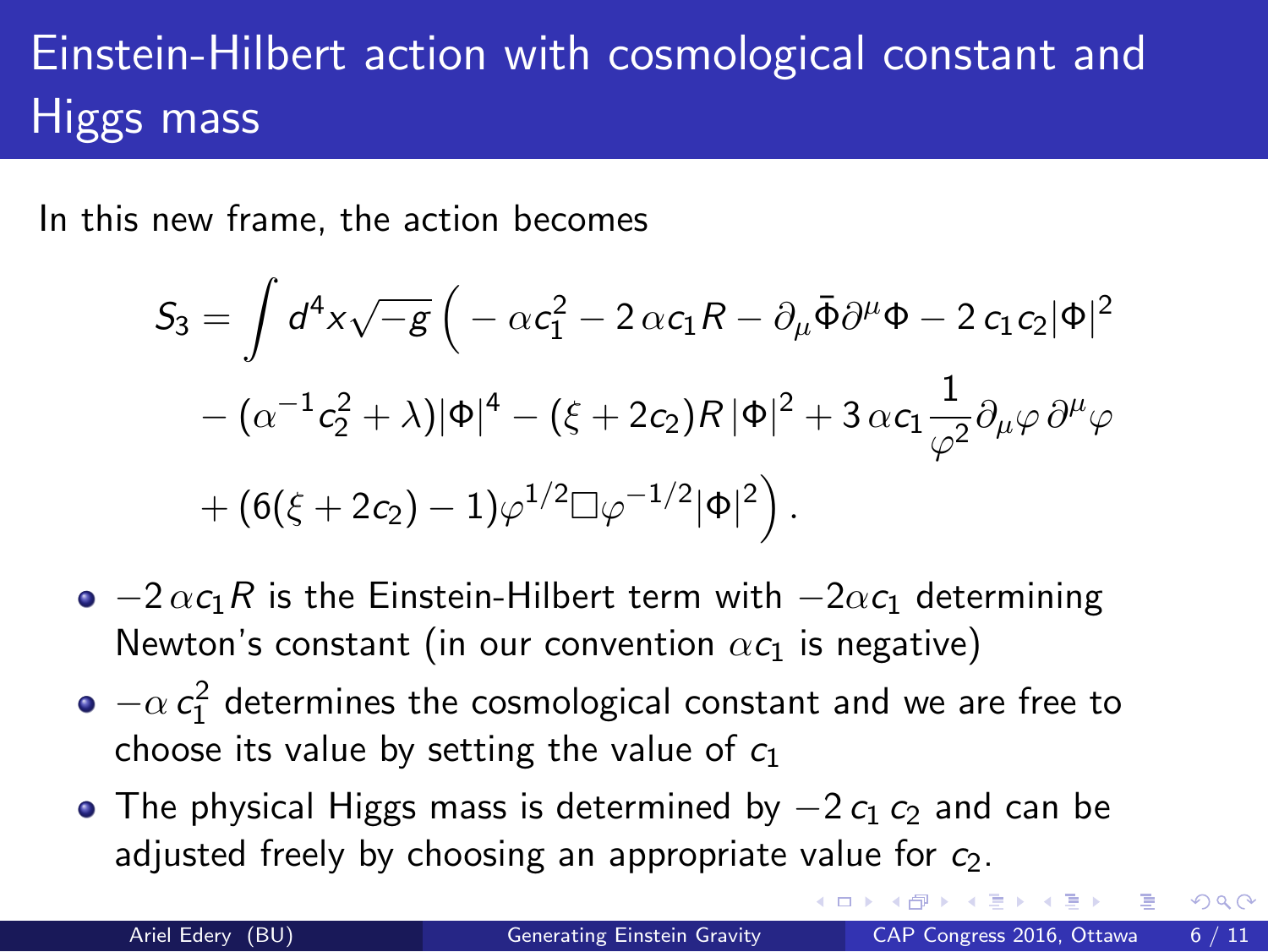#### The scalar field *φ*

The auxiliary field *φ* couples to the Higgs field and gravity. If its coupling to the Higgs field is experimentally small, we are free to eliminate it by choosing  $\xi + 2c_2$  to be 1/6.

The action then simplifies to

$$
S_4 = \int d^4x \sqrt{-g} \left( -\alpha c_1^2 - 2 \alpha c_1 R - \partial_\mu \bar{\Phi} \partial^\mu \Phi - 2 c_1 c_2 |\Phi|^2 - (\alpha^{-1} c_2^2 + \lambda) |\Phi|^4 - \frac{1}{6} R |\Phi|^2 + 3 \alpha c_1 \frac{1}{\varphi^2} \partial_\mu \varphi \partial^\mu \varphi \right).
$$

Eliminating the coupling between the auxiliary field  $\varphi$  and the Higgs field Φ *fixes* the coefficient for the nonminimal coupling between gravity and the Higgs field i.e. the coefficient of *R*Φ 2 is no longer arbitrary but equal to *−*1*/*6.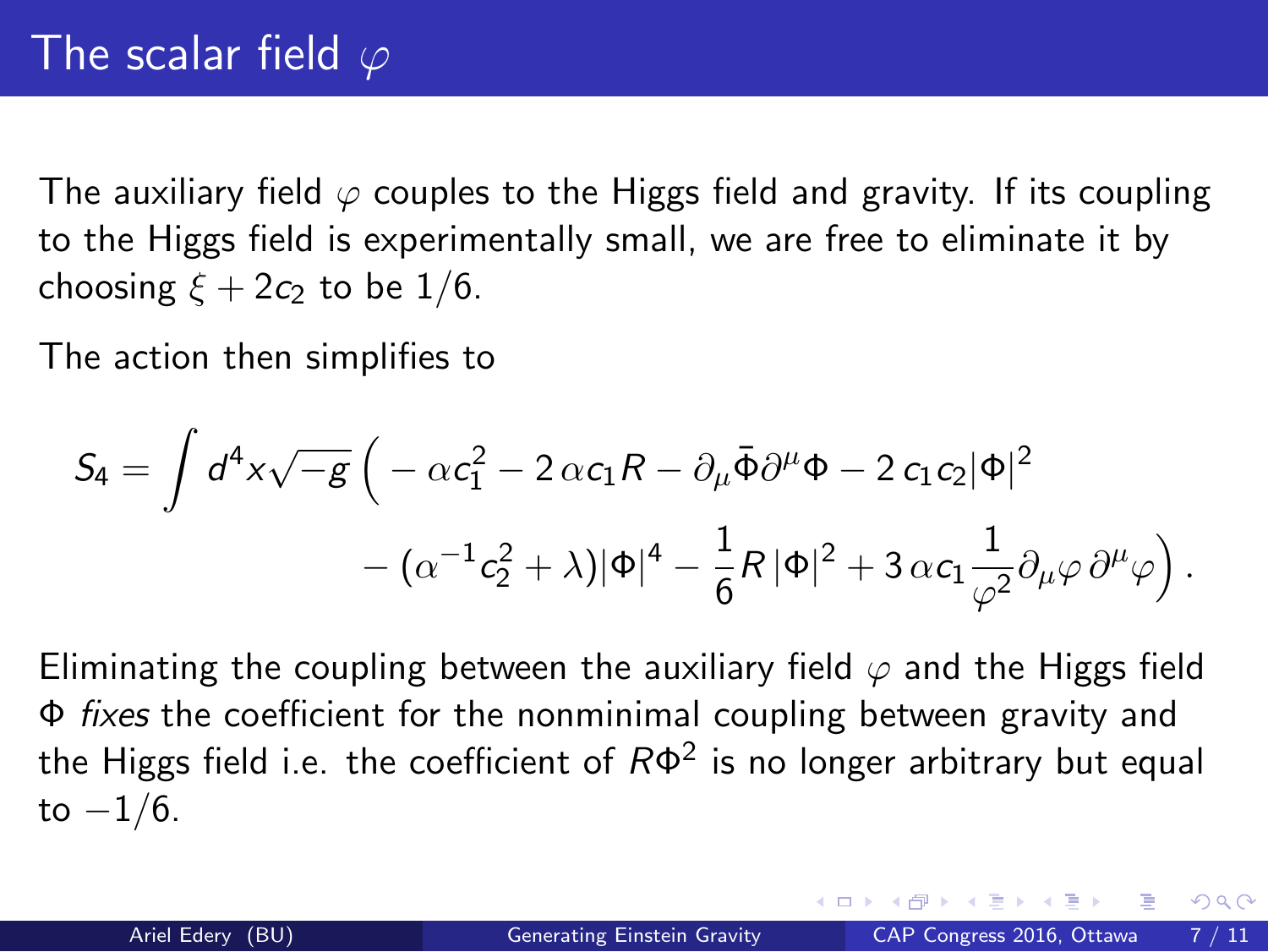Finally, the kinetic term for  $\varphi$  can be made canonical by defining the scalar  $field \psi \equiv \sqrt{-3\alpha c_1} \ln \varphi$  so that  $3 \alpha c_1 \frac{1}{\varphi^2}$  $\frac{1}{\varphi^2}\partial_\mu\varphi\,\partial^\mu\varphi=-\partial_\mu\psi\,\partial^\mu\psi.$  The action then reduces to

$$
S_5 = \int d^4x \sqrt{-g} \left( -\alpha c_1^2 - 2 \alpha c_1 R - \partial_\mu \bar{\Phi} \partial^\mu \Phi - 2 c_1 c_2 |\Phi|^2 - (\alpha^{-1} c_2^2 + \lambda) |\Phi|^4 - \frac{1}{6} R |\Phi|^2 - \partial_\mu \psi \partial^\mu \psi \right).
$$

Our model therefore contains an extra massless minimally coupled scalar field *ψ* besides the Higgs field.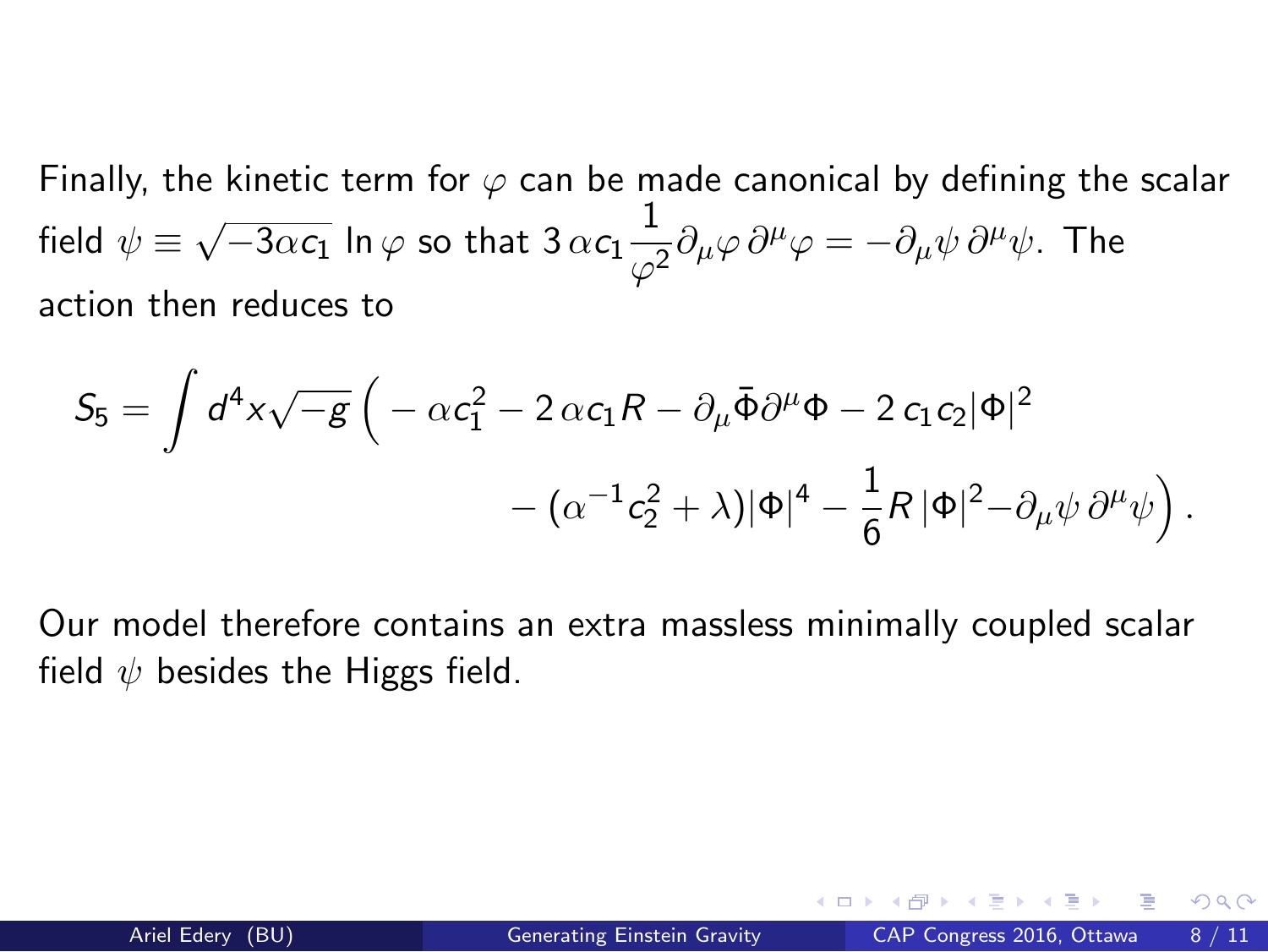# Thank You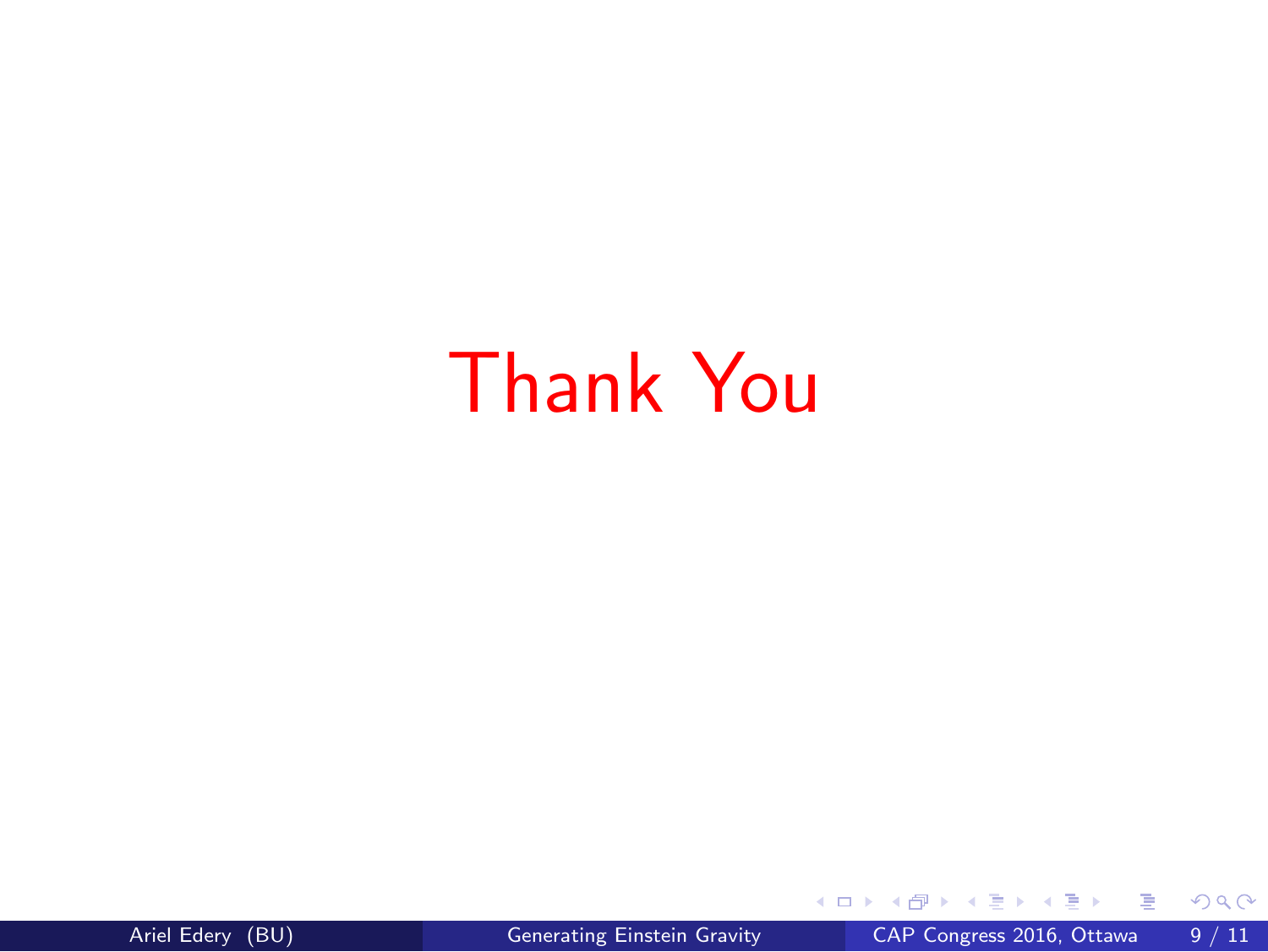#### Symmetry of final action

The restricted Weyl symmetry of our original action manifests itself in the final action through a symmetry under a transformation of the auxiliary field  $\varphi$  only. The action is invariant under

$$
\varphi\to \varphi/\Omega^2,\ g_{\mu\nu}\to g_{\mu\nu},\ \Phi\to \Phi \text{ with condition } \Box\Omega-\partial_\mu(\ln\varphi)\partial^\mu\Omega=0.
$$

This can be understood as follows. We replaced  $g_{\mu\nu}$  with  $\hat{g}_{\mu\nu} = \varphi^{-1} g_{\mu\nu}.$ Originally, the restricted Weyl symmetry acts as  $\hat{g}_{\mu\nu}\to\hat{g}_{\mu\nu}\Omega^2$ ,  $\varphi\to\varphi/\Omega^2$ and  $\Phi \to \Phi/\Omega$  with  $\hat{\Box}\Omega = 0$ . After the replacement, it acts as  $g_{\mu\nu} \to g_{\mu\nu}$ ,  $\Phi \to \Phi$ ,  $\varphi \to \varphi/\Omega^2$  with the condition  $\hat{\Box}\Omega = 0$ . In terms of  $g_{\mu\nu}$ , the  $\text{condition } \hat{\Box}\Omega = 0 \text{ is } \Box\Omega - \partial_{\mu}(\ln \varphi)\partial^{\mu}\Omega = 0.$